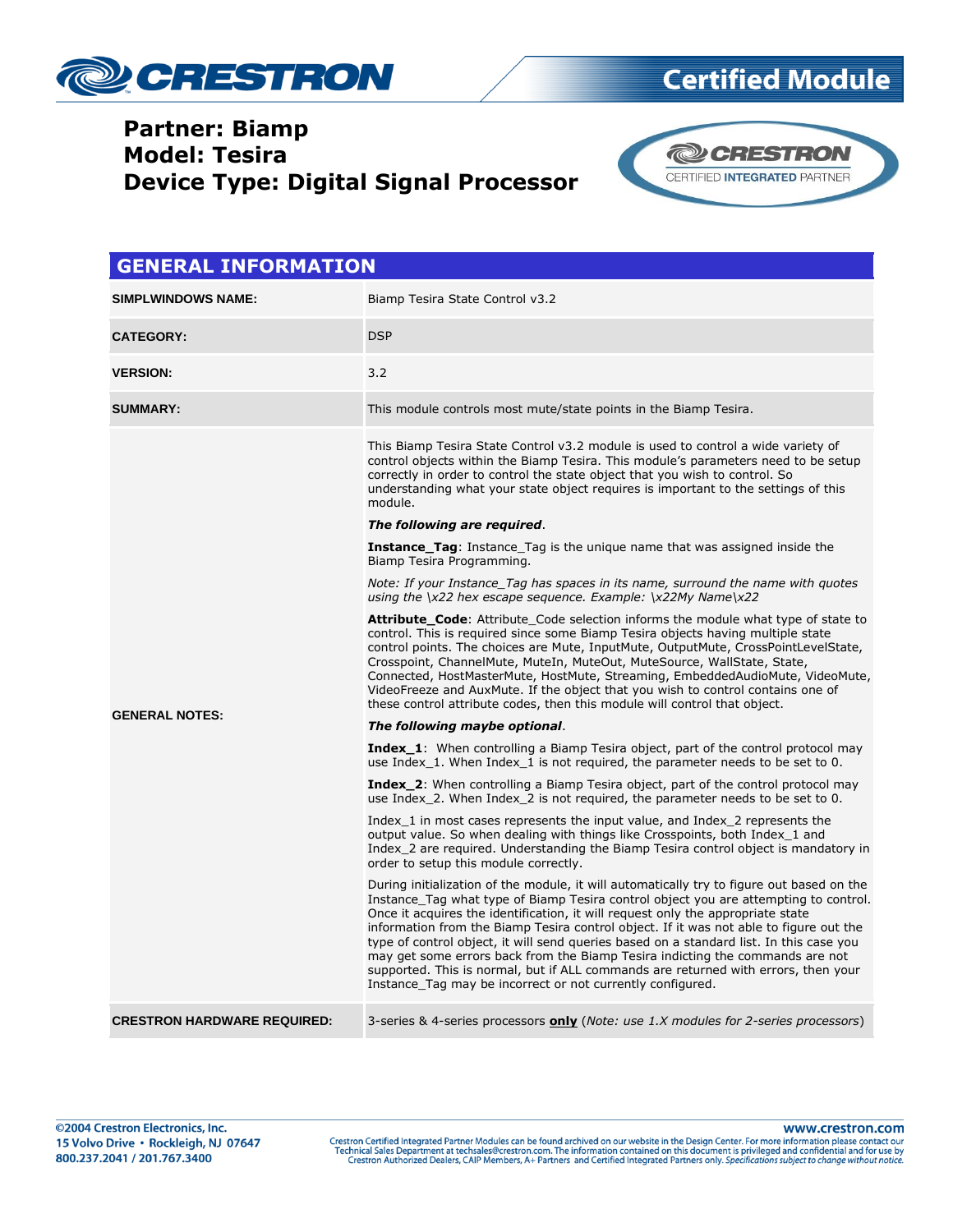

#### **Partner: Biamp Model: Tesira Device Type: Digital Signal Processor**



**Certified Module** 

#### **GENERAL INFORMATION** *continued*

| <b>SETUP OF CRESTRON HARDWARE:</b> | This module requires the Biamp Tesira Command Processor IP v3.2 or the Biamp<br>Tesira Command Processor RS232 v3.2 modules in order to operate. Please read the<br>help files associated with these modules. |
|------------------------------------|---------------------------------------------------------------------------------------------------------------------------------------------------------------------------------------------------------------|
| <b>VENDOR FIRMWARE:</b>            | Tesira Firmware - 3.16.0.27                                                                                                                                                                                   |

Crestron Certified Integrated Partner Modules can be found archived on our website in the Design Center. For more information please contact our<br>Technical Sales Department at techsales@crestron.com. The information contain

www.crestron.com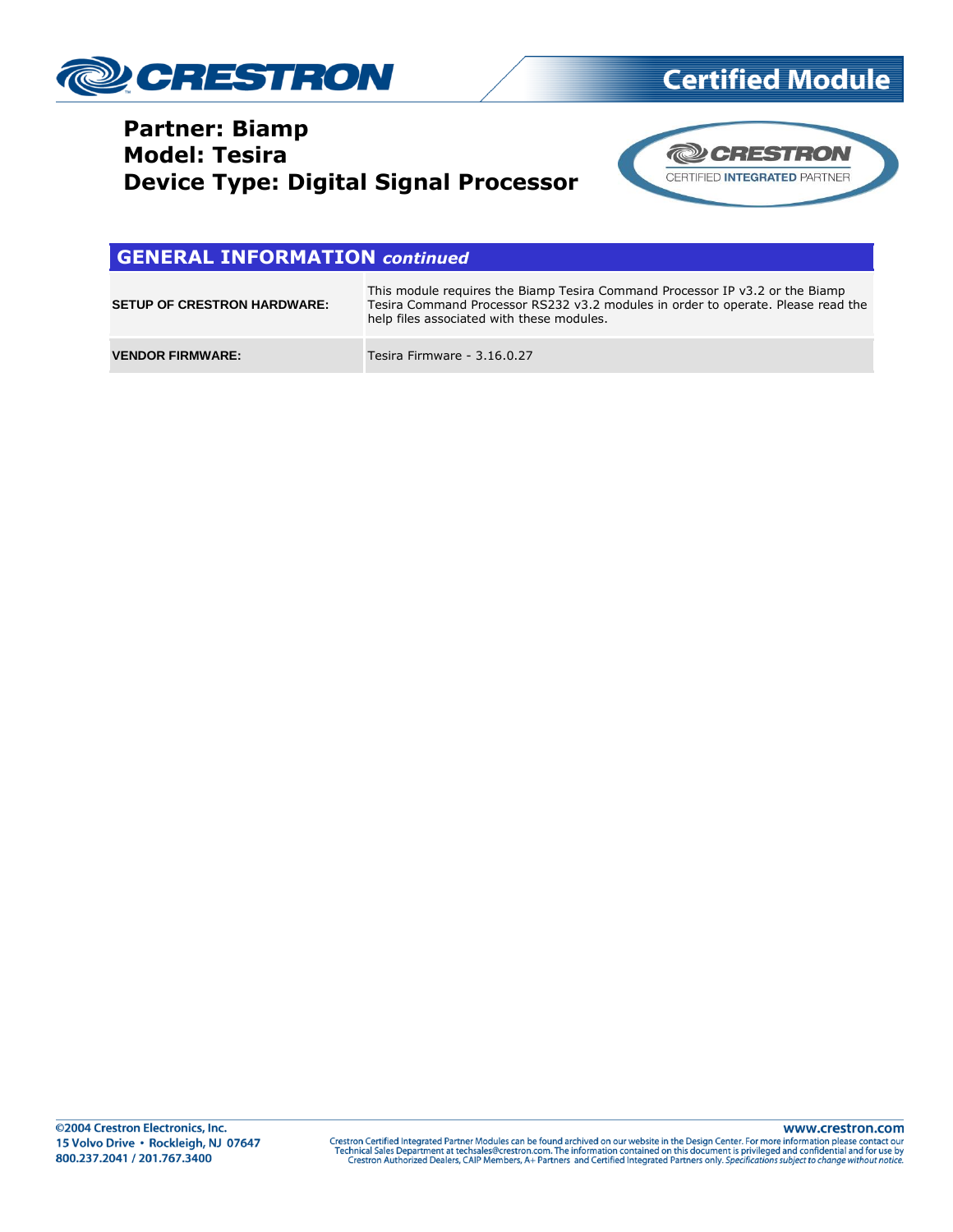

## **Partner: Biamp Model: Tesira**



#### **@CRESTRON** CERTIFIED INTEGRATED PARTNER **Device Type: Digital Signal Processor**

| <b>PARAMETER:</b>           |                                                                                                                                                                                                                                                                                                                                                                                                                                                                                                                                                                        |  |
|-----------------------------|------------------------------------------------------------------------------------------------------------------------------------------------------------------------------------------------------------------------------------------------------------------------------------------------------------------------------------------------------------------------------------------------------------------------------------------------------------------------------------------------------------------------------------------------------------------------|--|
| Instance_Tag                | Instance Tag is the unique name, for the control object, that was assigned inside<br>the Biamp Tesira Programming.<br>Note: If your Instance Tag has spaces in its name, surround the name with quotes<br>using the $\x22$ hex escape sequence. Example: $\x22My$ Name $\x22$                                                                                                                                                                                                                                                                                          |  |
| <b>Attribute Code</b>       | Attribute Code selection informs the module what type of state to control. This is<br>required since some Biamp Tesira objects having multiple state control points. The<br>choices are Mute, InputMute, OutputMute, CrossPointLevelState, Crosspoint,<br>ChannelMute, MuteIn, MuteOut, MuteSource, WallState, State, Connected,<br>HostMasterMute, HostMute, Streaming, EmbeddedAudioMute, VideoMute,<br>VideoFreeze and AuxMute. If the object that you wish to control contains one of<br>these control attribute codes, then this module will control that object. |  |
| Index 1                     | When controlling a Biamp Tesira object, part of the control protocol may use<br>Index 1. When Index 1 is not required, the parameter needs to be set to 0.<br>Index 1 in most cases represents the input value, and Index 2 represents the<br>output value. So when dealing with things like Crosspoints, both Index 1 and<br>Index 2 are required. Understanding the Biamp Tesira control object is mandatory in<br>order to setup this module correctly.                                                                                                             |  |
| Index 2                     | When controlling a Biamp Tesira object, part of the control protocol may use<br>Index 2. When Index 2 is not required, the parameter needs to be set to 0.<br>Index 1 in most cases represents the input value, and Index 2 represents the<br>output value. So when dealing with things like Crosspoints, both Index 1 and<br>Index 2 are required. Understanding the Biamp Tesira control object is mandatory in<br>order to setup this module correctly.                                                                                                             |  |
| <b>Command Processor ID</b> | Setting to indicate the ID for the command processor that this module will register<br>itself with.                                                                                                                                                                                                                                                                                                                                                                                                                                                                    |  |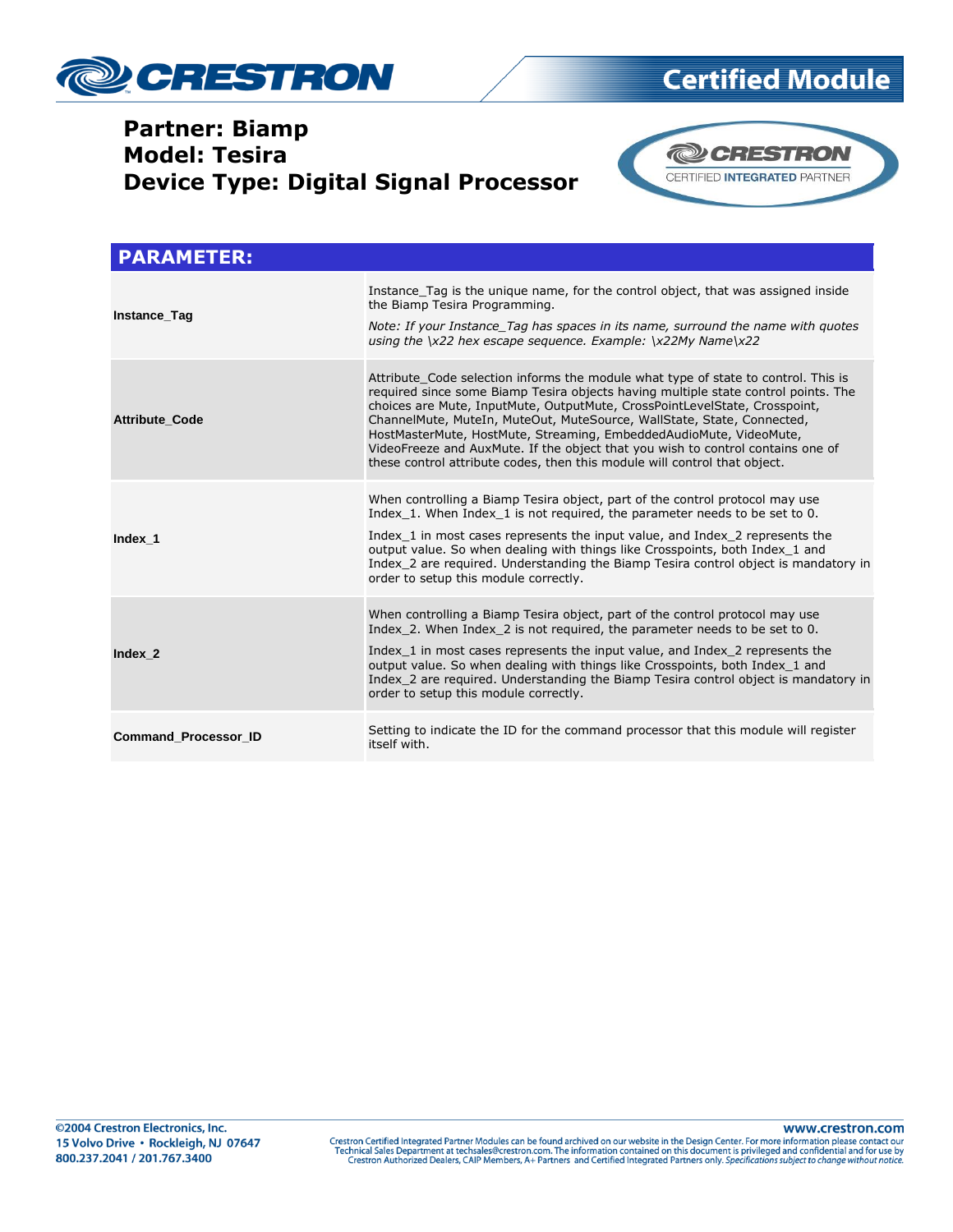

### **Partner: Biamp Model: Tesira Device Type: Digital Signal Processor**



**Certified Module** 

| <b>CONTROL:</b>                   |   |                                                                                                                                                                                                                                                                                                                        |
|-----------------------------------|---|------------------------------------------------------------------------------------------------------------------------------------------------------------------------------------------------------------------------------------------------------------------------------------------------------------------------|
| <b>Poll State</b>                 | D | Pulse to poll for the current value. If the control object that you are controlling has<br>been able to successfully register a subscription, then this signal may not do<br>anything. A subscription is a process of registering for unsolicited messages. Some<br>Biamp Tesira control objects have this capability. |
| State_On, State_Off, State_Toggle | D | Pulse to change state of the control object.                                                                                                                                                                                                                                                                           |
| Enable                            | D | Set High: Control Module Enabled.<br>Set Low: Control Module Disabled.<br>Note: Use a 1 for normal operation.                                                                                                                                                                                                          |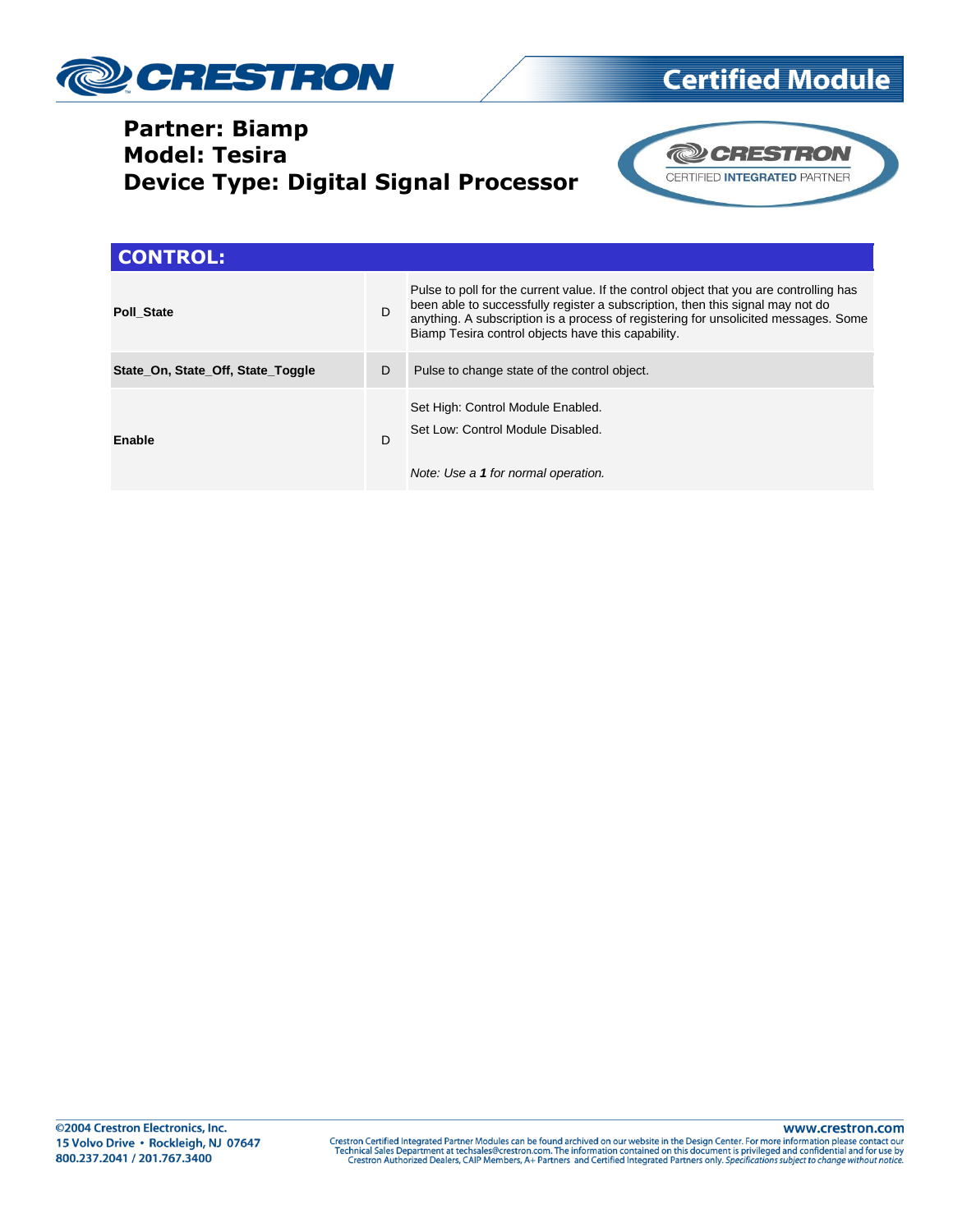

# **Certified Module**

#### **Partner: Biamp Model: Tesira Device Type: Digital Signal Processor**



| <b>IFEEDBACK:</b>         |   |                                                                                                                                                                                                                                          |
|---------------------------|---|------------------------------------------------------------------------------------------------------------------------------------------------------------------------------------------------------------------------------------------|
| <b>Is Initialized</b>     | D | Signal is high to indicate the module has successfully received all required<br>responses from its initializing queries.                                                                                                                 |
| State Is On, State Is Off | D | Indicates the current state status.                                                                                                                                                                                                      |
| <b>Is Quarantined</b>     | D | Signal is high to indicate that a component has failed to initialize because of<br>configuration issues. The Command Processor will attempt to initialize the<br>quarantined component again when a new connection has been established. |